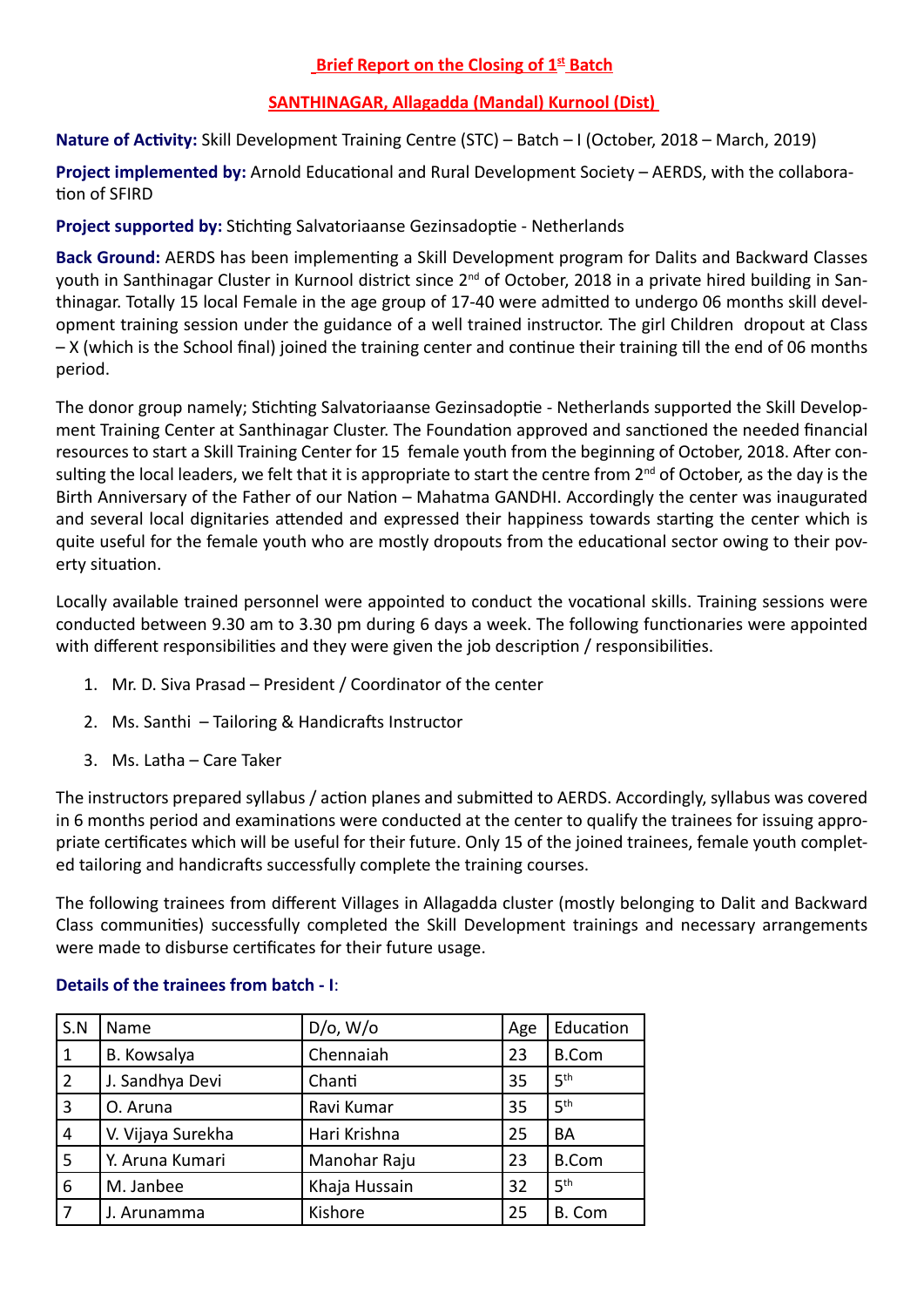| 8  | M. Lakshmi       | Lavanya        | 23 | 10 <sup>th</sup> |
|----|------------------|----------------|----|------------------|
| 9  | D. Sai Jyothi    | Srinivasarao   | 22 | B. Com           |
| 10 | M. Pravellaka    | Narasimhudu    | 22 | 8 <sup>th</sup>  |
| 11 | S. Satyavathi    | Veeranjaneyulu | 40 | 7 <sup>th</sup>  |
| 12 | A Vijaya Lakshmi | Gopalarao      | 38 | 10 <sup>th</sup> |
| 13 | S. Satyavathi    | Prabhakar      | 40 | 7 <sup>th</sup>  |
| 14 | R. Naga Padma    | Anjaiah        | 37 | 7 <sup>th</sup>  |
| 15 | P. Baby Sridevi  | Srinivasarao   | 40 | 8 <sup>th</sup>  |

### **By-products of STC in the 1st half year:**

- i. The STC premises was developed as Cluster Resource Center (CRC) for 15 20 Villages located in radius of 15 – 20 Kms from Santhinagar Village in Allagadda cluster.
- ii. A demo kitchen garden was established with local varieties of vegetables, green leaves and a few fruit and with 12 varieties of Medicinal / Herbal plants. The trainees took care during plantation, fencing, watering and safe guarding.
- iii. Trainees were mobilized and motivated towards promotion of kitchen gardens at their back yards. Seeds of local varieties were distributed and it was informed and observed that a few trainees had kitchen gardens at their homesteads.
- iv. Career guidance / counseling 06 trainees of Tailoring and Handicrafts, who could not complete their school studies were provided with the needed information and additional tuitions to appear for the forth coming Government board exams. This will help them to get a certificate from Government.
- v. Trainees, under the guidance of the instructors, enthusiastically took part in making Cotton made bags and distributed to the people in the cluster and its surroundings – Say' NO' to Polythene bags as part of environment protection. This is to inculcate leadership development in them with "Team Spirit".
- vi. Established good relations with gross roots level Government functionaries and the Civil Society Organizations (CSOs) in Allagadda Cluster.
- vii. Approached Jana Saksharatha Samstan (JSS), a unit of Government HRD for obtaining certificates. But could not succeed for themselves (in the present batch) and made a way for the forth coming batch trainees.

As per the scheduled the 1<sup>st</sup> batch training program came to an end by the end of March, 2019. After having discussed with all the stake holders concerned, it was decided to conduct a Valedictory session for batch 1 on 31<sup>st</sup> of March, 2019 on the top floor (Terrace) of the STC center, Santhinagar.

**Submitted by:**

**D. Siva Prasad,**

**President – AERDS.**

**Action Photographs – Skill Trainng Center at Santhi Nagar by AERDS**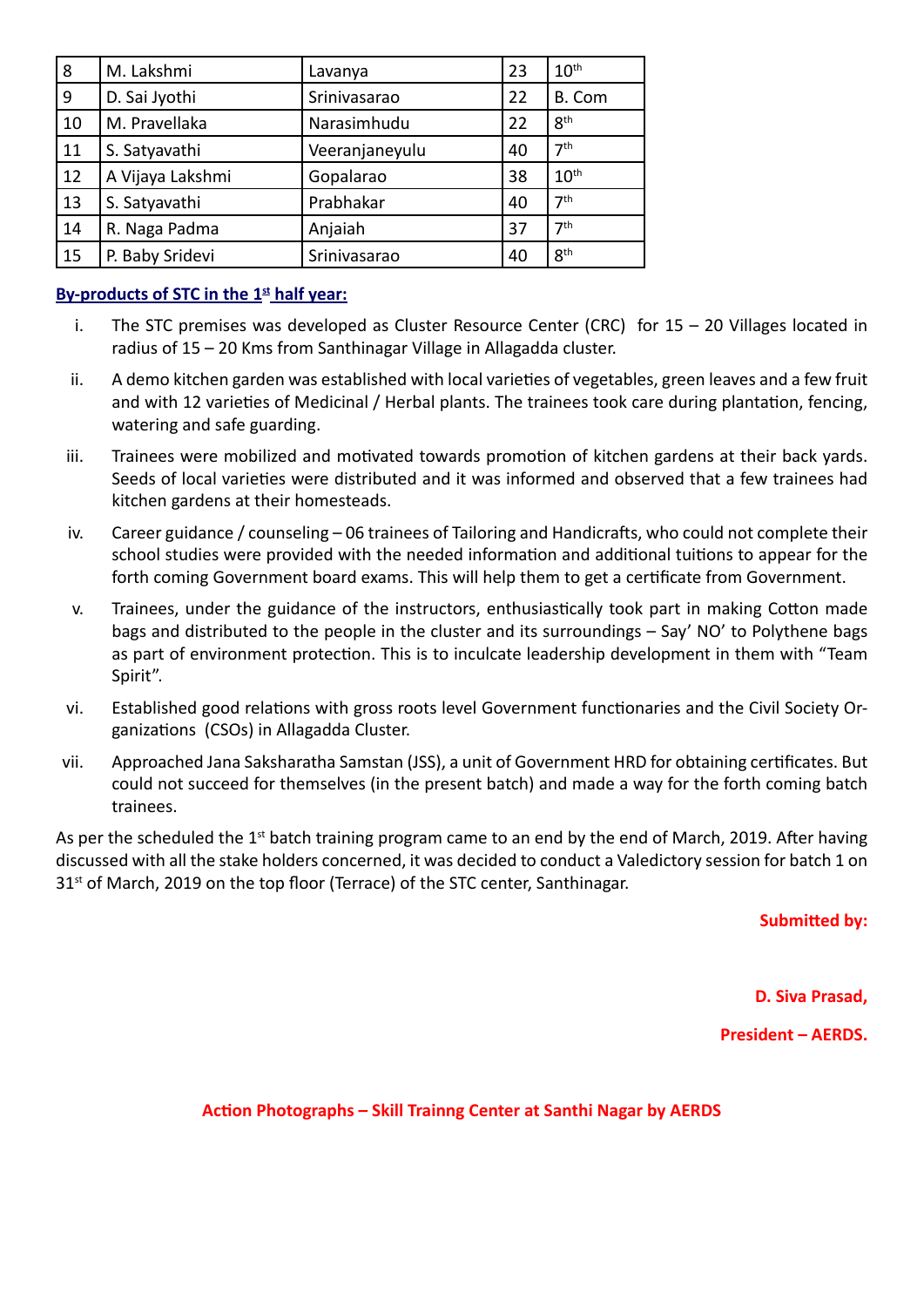

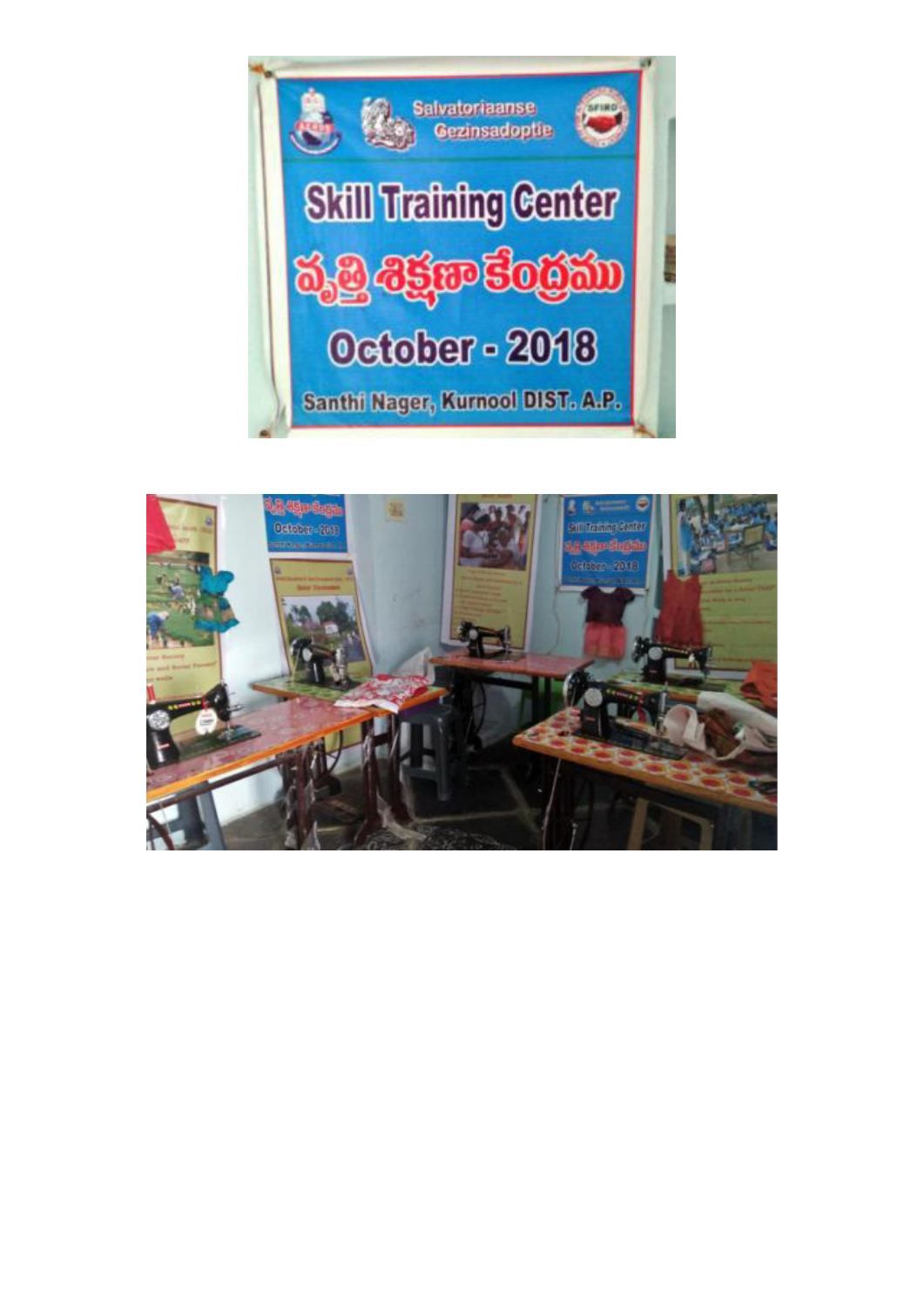